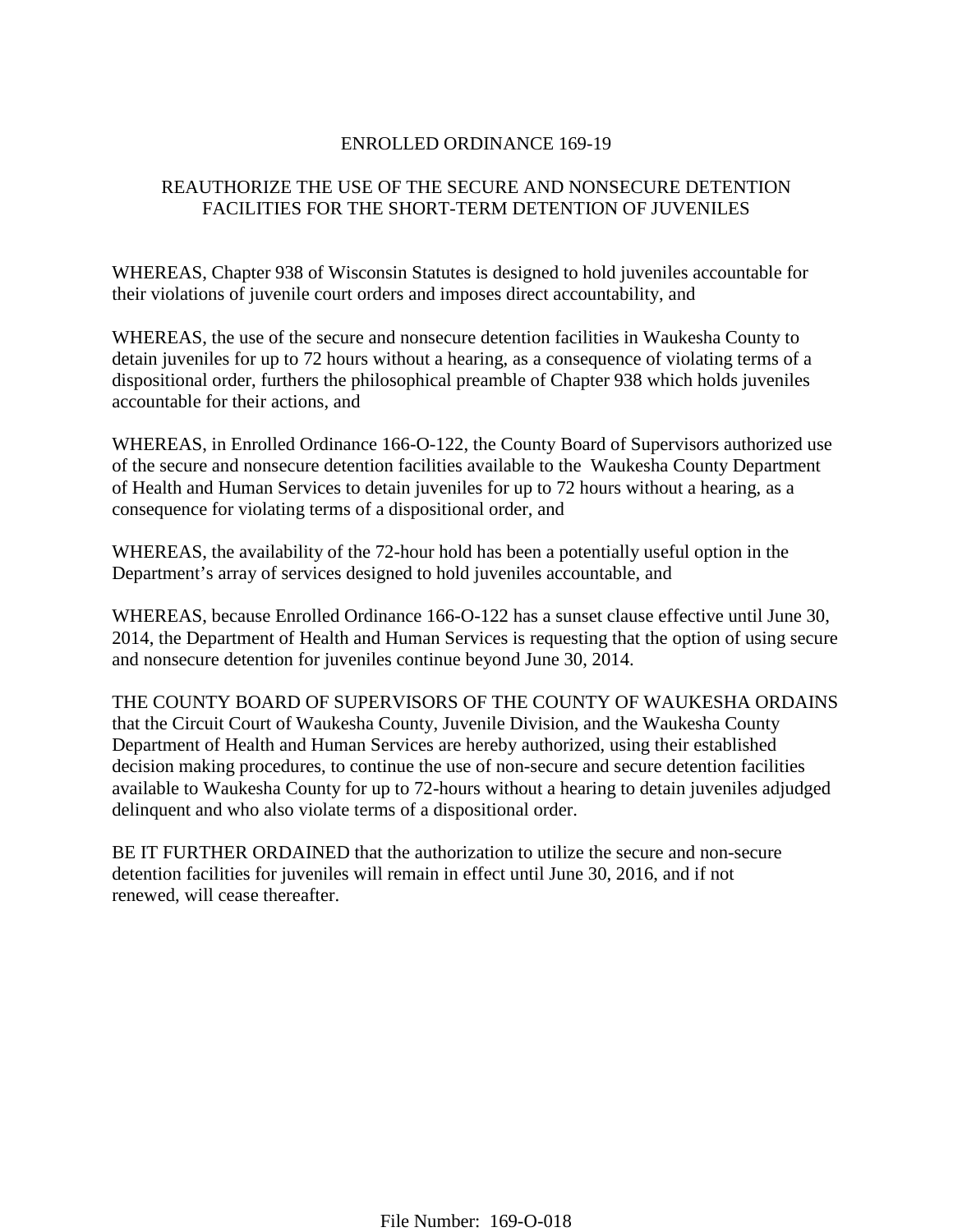#### FISCAL NOTE

#### REAUTHORIZE THE USE OF THE SECURE AND NON-SECURE DETENTION FACILITIES FOR SHORT TERM DETENTION

This ordinance reauthorizes the Juvenile Court of Waukesha County, Juvenile Division and the Department of Health and Human Services (H&HS) to continue use of a 72-hour hold option at the Juvenile Center to detain youth adjudged delinquent without the need for an additional court hearing. The 72-hour hold is limited to being used as a consequence of violating terms of a dispositional order.

The use of 72-hour hold option was originally authorized through enrolled ordinance 158-0-129 in 2004 which included a sunset provision and has been reauthorized for consecutive two year periods through June 30, 2014. This ordinance reauthorizes the 72-hour hold option and continues the sunset provision for an additional 24 months to June 30, 2016.

Placements in the Juvenile Center under the 72-hour hold provision have been funded within the existing (HHS) Juvenile Center program budget. The concern that this policy may result in overcrowding at the Juvenile Center facility has not been experienced in the last two years. HHS management indicates that, in the last two years, the 72-hour hold option was only applied in secure detention 10 times for 27 days in 2012 and 7 times for 17 days in 2013 for Waukesha County youth. All were males with the exception of one female held at Washington County in 2012 for two days in 2012.

H&HS management anticipates that estimated costs associated with this 72-hour hold policy will be low and continue to be absorbed within the department's existing and future prioritized budget appropriations.

Linda Withouski

\_\_\_\_\_\_\_\_\_\_\_\_\_\_\_\_\_\_\_\_\_\_\_\_\_\_\_\_\_\_ Linda G. Witkowski Budget Manager

CD 05/06/14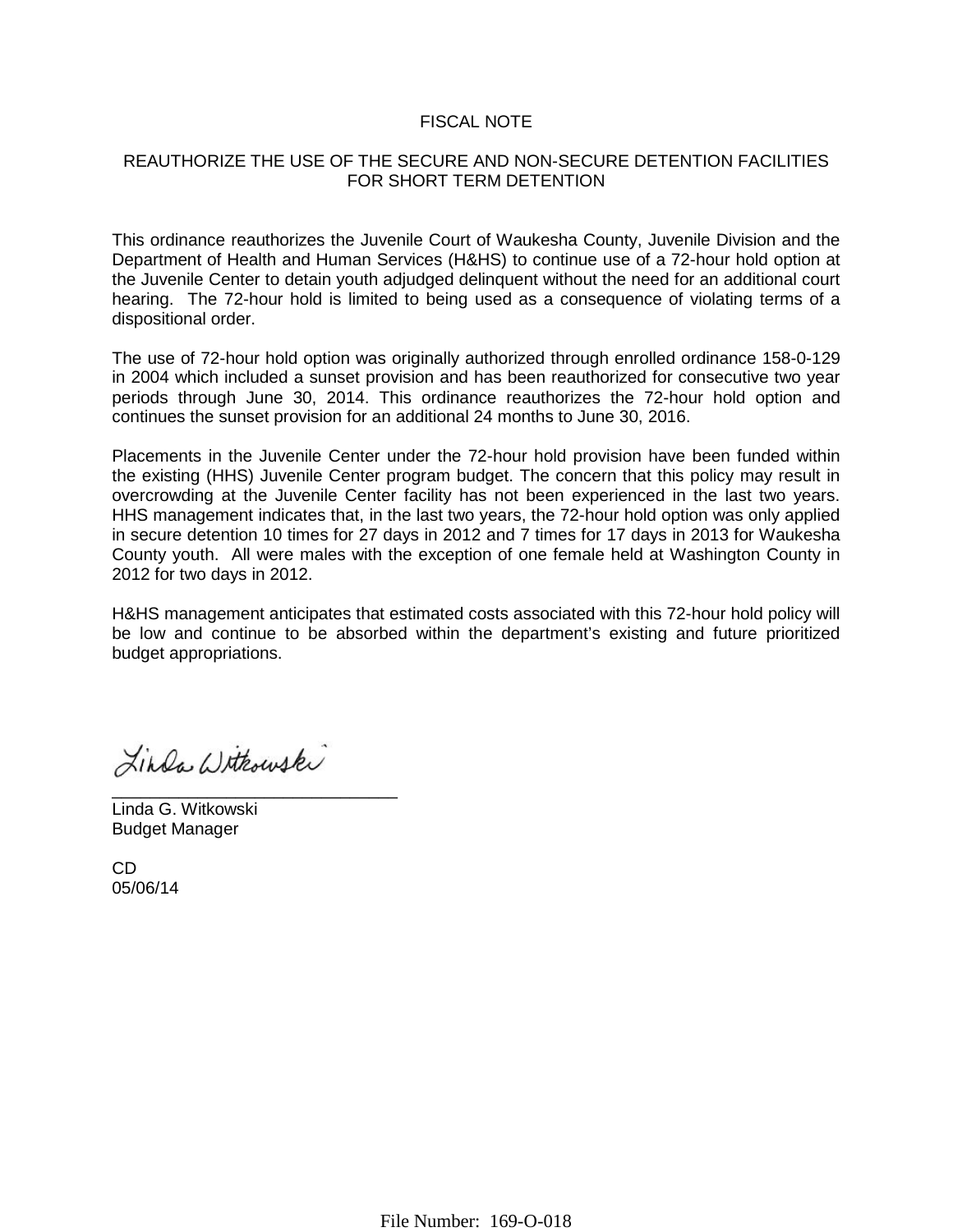## REAUTHORIZE THE USE OF THE SECURE AND NONSECURE DETENTION FACILITIES FOR THE SHORT-TERM DETENTION OF JUVENILES

Presented by: Health and Human Services Committee

Gilbert

Jandl 3randtien

<del>Christine</del> M. Howard

Duane E. Paulson

Chinaer Thomas, . Schellinger

Villiam J. Zaborówski

Approved by: **Finance Committee** 

James A. Heinrich, Chair

Eric Highun

**Richard Morris** 

Larry Nelson

Duane E. Paulson

**Steve Whittow** 

William V. Zaborowski

The foregoing legislation adopted by the County Board of Supervisors of Waukesha County, Wisconsin, was presented to the County Executive on:

ua Rause Date: Kathleen Novack, County Clerk

The foregoing legislation adopted by the County Board of Supervisors of Waukesha County, Wisconsin, is hereby:

Approved: Vetoed:

Date:

Daniel P. Vrakas, County Executive

169-O-018